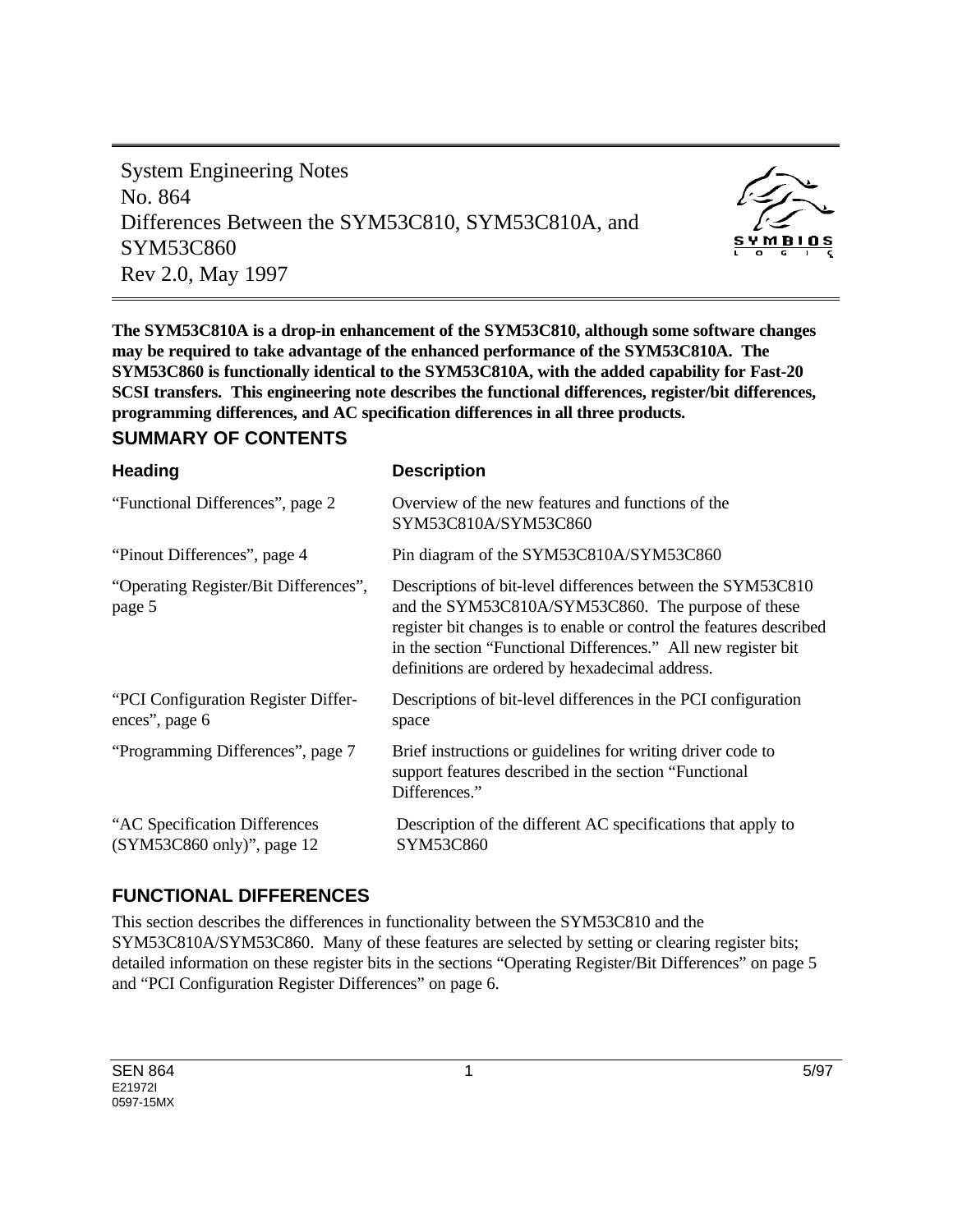## **PCI Cache Line Size Register**

The SYM53C810A/SYM53C860 supports the PCI specification for an 8-bit Cache Line Size register located in PCI configuration space; it can sense the react to non-aligned addresses corresponding to cache line boundaries. The chip balances the needs of both the hardware designer and the software designer by selecting the cache line size to be the smaller of the software controlled burst size set in the DMODE register, or the value in the PCI Cache Line Size register. If caching is not needed, clear the Cache Line Size register to disable PCI cache mode. To use the Cache Line Size register, the SYM53C810A/SYM53C860 supports the following commands: Memory Write and Invalidate, Memory Read Line, and Memory Read Multiple. For more information on these commands, see the section titled "PCI Cache Mode" on page 9.

## **Memory Write and Invalidate PCI Access Cycles**

This mode causes the SYM53C810A/SYM53C860 to issue the PCI Write and Invalidate command instead of a Memory Write command when certain conditions have been met (for more information on these conditions, refer to the section "Programming Differences" on page 7). It is used in conjunction with the Cache Line Size mode and the Cache Line Size register, and will only operate if the Cache Line Size Enable (CLSE) bit has been set.

## **Memory Read Line PCI Access Cycles**

The PCI Read Line mode function in previous members of the SYM53C8XX family has been modified in the SYM53C810A/SYM53C860 to reflect PCI cache line size register specifications. See the section "Programming Differences" on page 7 for more information on the use of this command.

## **Memory Read Multiple PCI Access Cycles**

The Read Multiple command reads in multiple data cache lines in a single PCI bus ownership. This reduces PCI bus overhead. See the section "Programming Differences" on page 7 for more information on the use of this command.

## **SCRIPTS Instruction Prefetch**

The SYM53C810A/SYM53C860 pre-fetch logic, when enabled, will fetch up to 8 double words (dwords) of SCRIPTS instructions in bursts of 4 or 8 dwords. Pre-fetching instructions allows the SYM53C810A/SYM53C860 chip to make more efficient use of the system PCI bus. This improves overall system performance.

## **SCSI Selected As ID bits**

These new bits in the STEST0 register contain the read-only, encoded SCSI ID value that the SYM53C810A/SYM53C860 was selected or reselected as during the SCSI Selection or Reselection phase.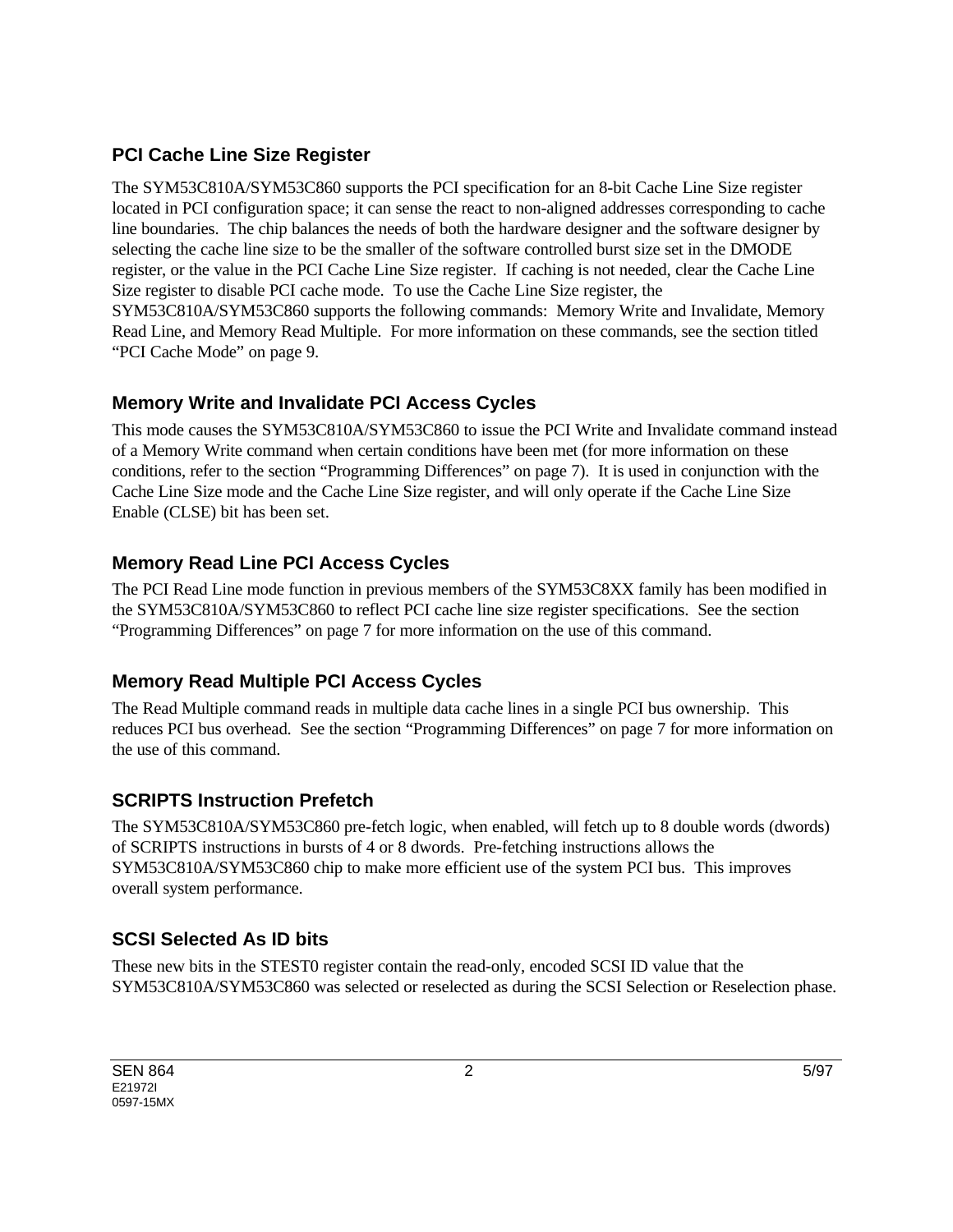### **Selectable IRQ Disable**

The SYM53C810A/SYM53C860 chip can disable the IRQ pin with only one bit. When the IRQ Disable bit is set, the device will not assert the IRQ pin when an interrupt condition occurs. The interrupt is not lost or ignored, but merely masked at the pin. Clearing the control bit when an interrupt is pending will immediately cause the IRQ pin to assert.

## **3.3 V/5 PCI interface**

The SYM53C810A/SYM53C860 can attach directly to a 3.3 Volt or a 5Volt PCI interface, due to separate V<sub>DD</sub> pins for the PCI bus drivers. This allows the devices to be used on the "universal board" recommended by the PCI Special Interest Group.

## **Load and Store SCRIPTS Instruction**

The Load and Store instruction is an efficient way to move data to/from memory from/to internal register without using the Move Memory instruction. It also enables the SYM53C810A/SYM53C860 to transfer bytes to addresses relative to the DSA register.

## **Fast-20 SCSI Transfers (SYM53C860 only)**

The SYM53C860 can perform 8-bit synchronous SCSI transfers as fast as 20 MB/s. The SYM53C860 is pin-compatible with the SYM53C810A. However, the SCSI clock (SCLK) input frequency must be increased to support Fast-20 synchronous transfers. The SYM53C860 is software compatible with the SYM53C810A, but software changes are required to enable Fast-20 synchronous negotiation. The required software changes are discussed in section "Migrating Existing Software to Support Fast-20 Transfer Rates (SYM53C860 Only)" on page 11.

If the SYM53C860 is used with Symbios Logic SDMS software, an 80 MHz clock is required in all designs; Symbios Logic recommends using an 80MHz clock even in systems that do not use SDMS. By choosing the appropriate values for the clock divider bits in the SCNTL3 register, the SYM53C860 with an 80 MHz clock can still transfer SCSI data at the Fast SCSI-2 transfer of the SYM53C810.

## **Pinout Differences**

Figure 1 is the pin diagram for the SYM53C810A and SYM53C860. Both chips are drop-in replacements for the SYM53C810.

## **PCI V<sub>DD</sub>** Pins

The  $V_{DD}$ -I pins on the SYM53C810A/SYM53C860 are power supplies to the PCI I/O pins. These separate pins can accept a  $V_{DD}$  source of 3.3 or 5 Volts. All other  $V_{DD}$  pins must be supplied 5 V. The pins used for the PCI bus 3.3/5 Volt operation are 3, 16, 28, 40, and 90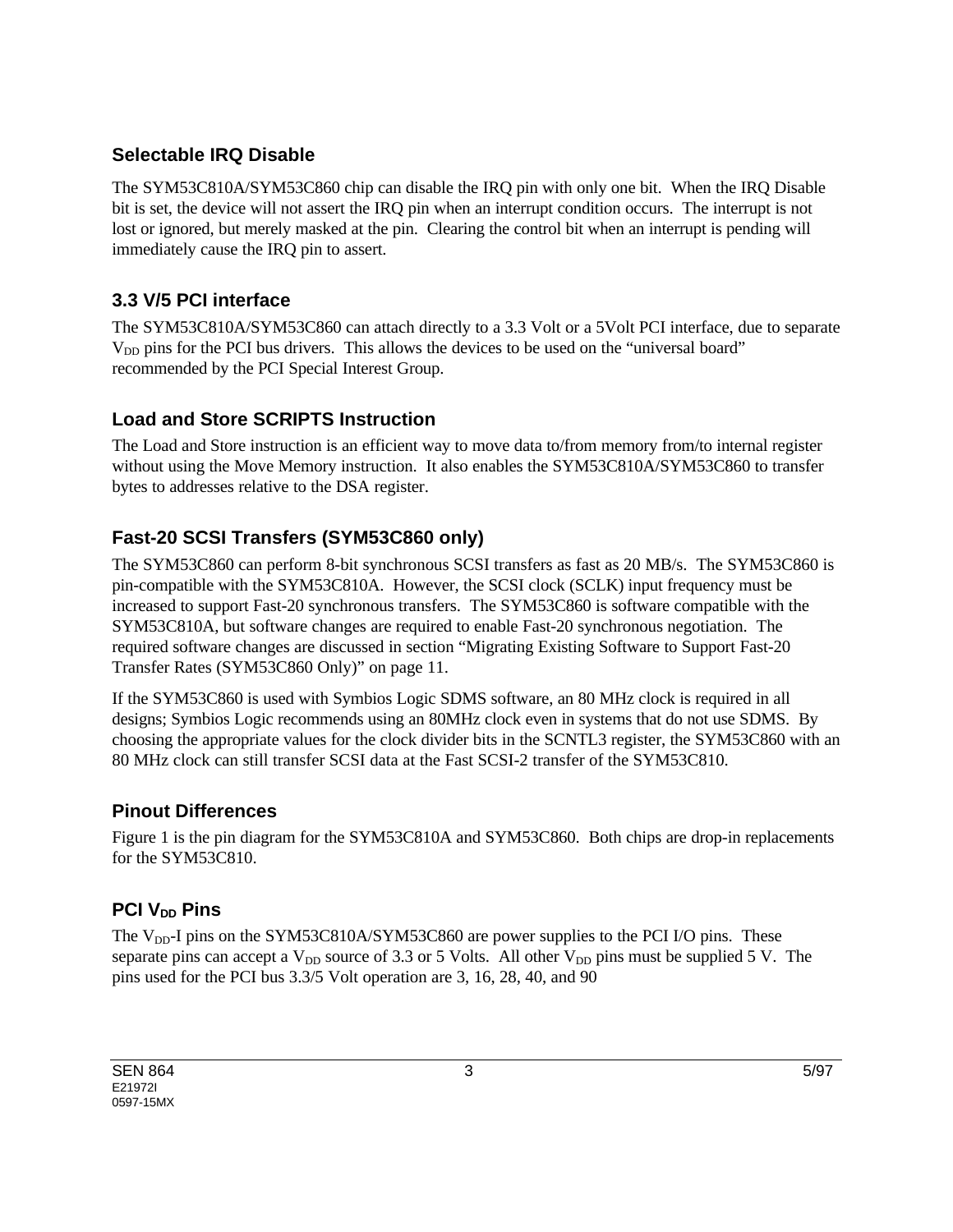#### **SCLK Frequency for Fast-20 Operation (SYM53C860 only)**

Since the frequency of a Fast-20 bus is twice that of a Fast SCSI-2 bus, the input clock frequency on the SCLK pin must also be doubled to 80 MHz. The SYM53C860 requires an 80 MHz clock to reach full Fast-20 speeds. To migrate from a Fast SCSI-2 system with a 40 MHz clock, be sure to divide the clock by a factor of two more to achieve the same synchronous transfer rate in a system with an 80 MHz clock.



**Figure 1. SYM53C810A/SYM53C860 Pin Diagram**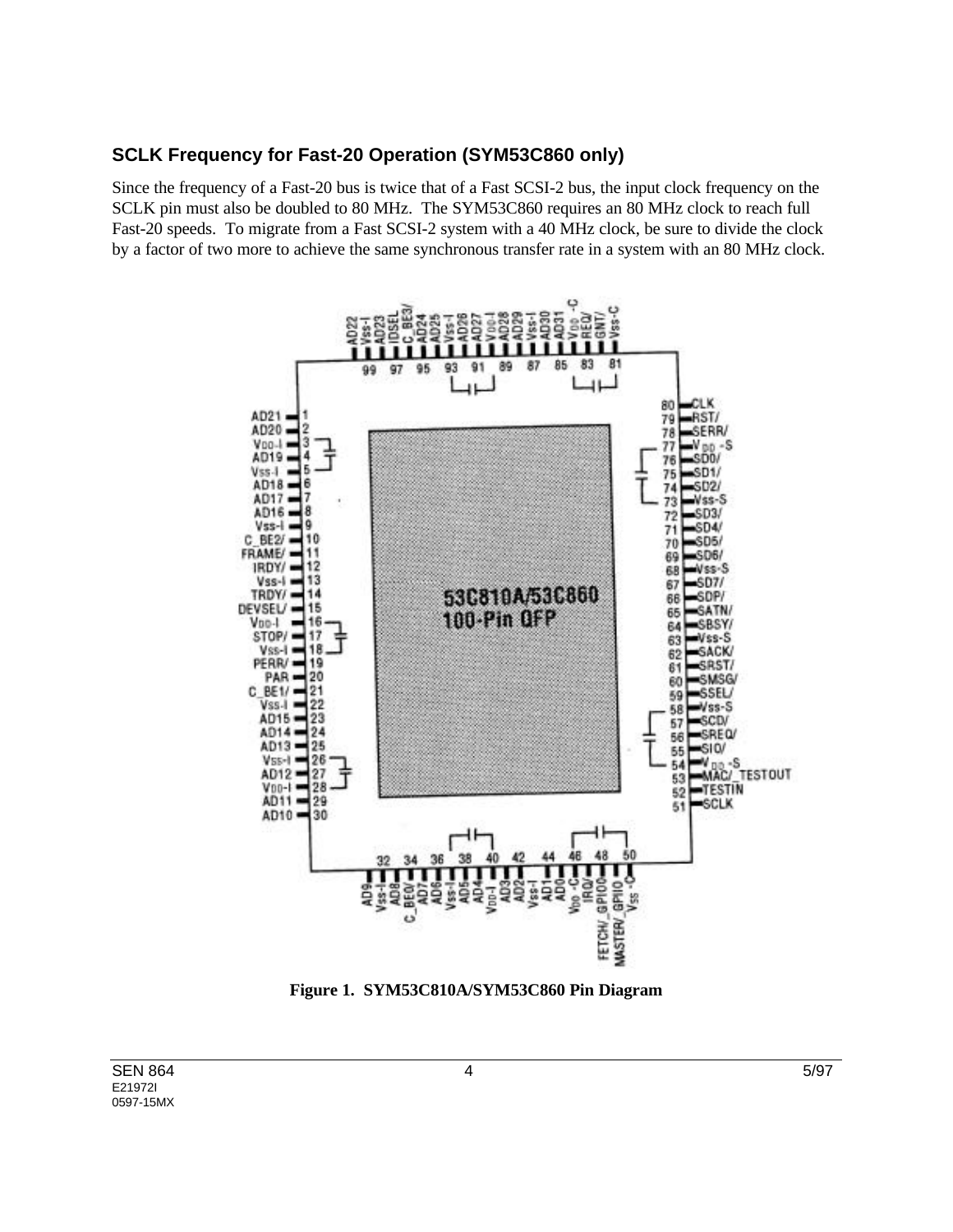### **OPERATING REGISTER/BIT DIFFERENCES**

The register differences between the SYM53C810A/SYM53C860 and the SYM53C810 are related to the new features in the SYM53C810A/SYM53C860.

## **SCNTL 3 (03h) (SYM53C860 only)**

**Bit 7, Fast-20 Enable**. Setting this bit enables Fast-20 transfers in systems that have an 80 MHz clock. The default value of this bit is 0. This bit should remain cleared in systems that have a 40 MHz clock.

**Bits 6-4 and 2-0, SCSI Clock Divider bits**. These bits select a factor by which the frequency of SCLK is divided before being presented to the SCSI transfer control logic. The two sets of bits should be written to the same value for normal SCSI transfers. The synchronous portion of the SCSI core can be run at a fast clock rate for fast SCSI, using bits 6-4. Table 1 shows the supported bit settings.

| SCF2     | SCF1     | SCF <sub>0</sub> | Factor    | <b>SCSI</b> Clock |
|----------|----------|------------------|-----------|-------------------|
| CF2      | CCF1     | CCF <sub>0</sub> | Frequency | (MHz)             |
| $\Omega$ | 0        | 0                | SCLK/3    | 50.01-66          |
|          | 0        | 1                | SCI K/1   | 16.67-25          |
|          | 1        | 0                | SCI K/1.5 | 25.01-37.5        |
|          | 1        | 1                | SCI K/2   | 37.51-50          |
|          | 0        | 0                | SCLK/3    | 50.01-75          |
|          | $\theta$ | 1                | SCLK/4    | 75-80             |
|          |          | 0                | Reserved  |                   |
|          |          |                  | Reserved  |                   |

#### **Table 1: SCSI Clock Conversion Factors**

### **CTEST3 (0Bh)**

**Bit 0, Write and Invalidate Enable (WRIE).** This bit, when set, will cause Memory Write and Invalidate commands to be issued on the PCI bus after certain conditions have been met. These conditions are listed under the heading "Memory Write and Invalidate Command" on page 9.

## **DMODE Register (38h)**

**Bit 3, Enable Read Line.** This bit enables Read Line mode. If PCI cache mode is enabled, a Read Line command is issued on all read cycles if other conditions are met. These conditions are listed under the heading "Memory Read Line" on page 10.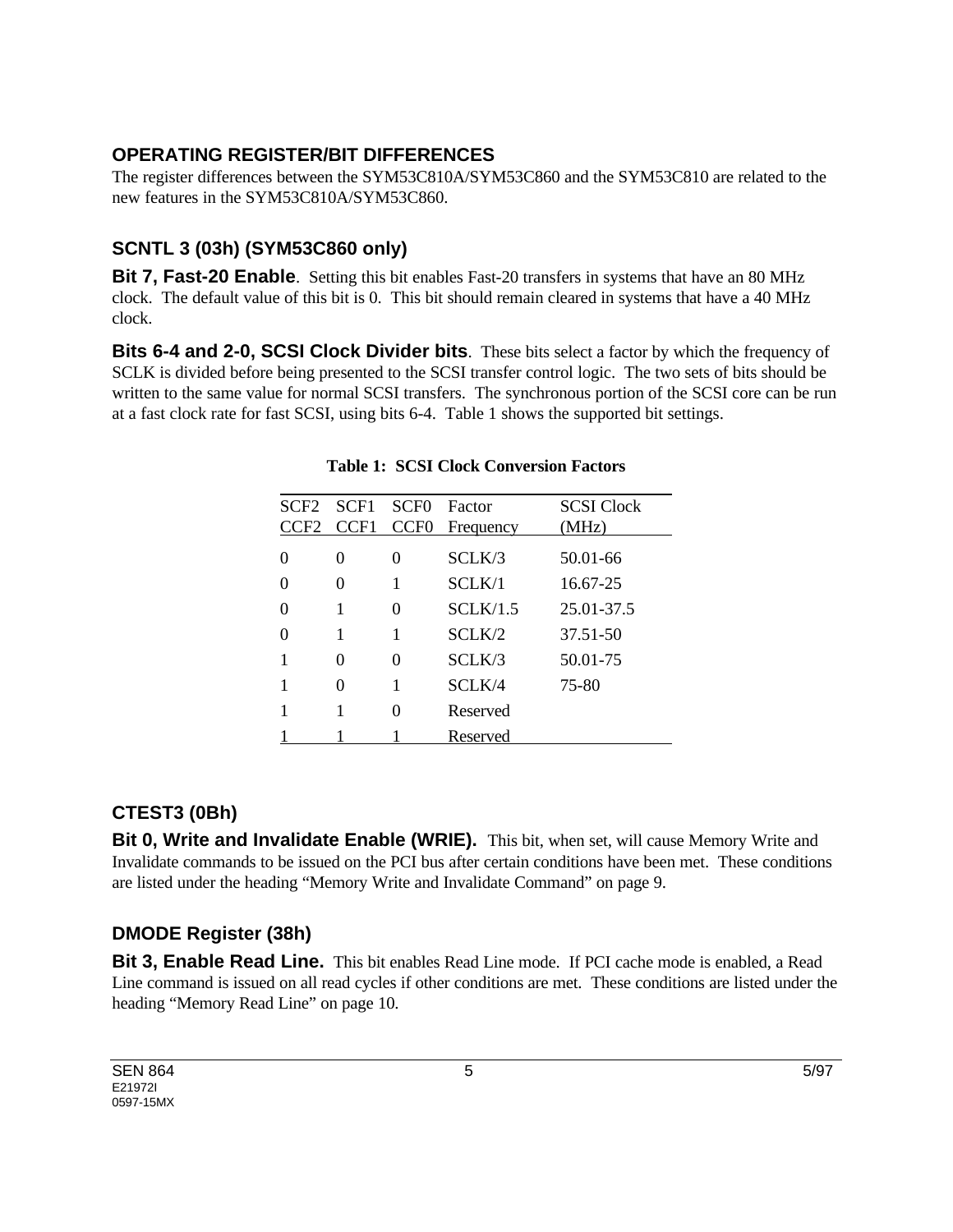**Bit 2, Enable Read Multiple (ERMP).** This bit, when set, will cause Read Multiple commands to be issued on the PCI bus after certain conditions have been met. These conditions are listed under the heading "Memory Read Multiple" on page 11.

# **DCNTL (3Bh)**

**Bit 7, Cache Line Size Enable (CLSE).** Setting this bit enables the device to sense and react to cache line boundaries set up by the DMODE or Cache Line Size register, whichever contains the smaller value. Clearing this bit disables the cache line size logic and the SYM53C810A/SYM53C860 monitors the cache line size via the DMODE register.

**Bit 6, Pre-Fetch Flush (PFF).** Setting this bit will cause the pre-fetch unit to flush its contents. The bit will reset after the flush is complete.

**Bit 5, Pre-fetch Enable Bit (PFEN).** Setting this bit enables the pre-fetch unit if the burst size is greater than or equal to four.

**Bit 1, IRQ Disable.** Setting this bit disables the IRQ pin; clearing the bit enables normal operation. As with any register other than the ISTAT, this register can not be accessed except by a SCRIPT instruction during SCRIPTS execution.

# **STEST0 REGISTER (4Ch)**

**Bits 6-4, SCSI Selected As ID (SSAID).** This SSAID bits contain the encoded value of the SCSI ID that the SYM53C810A/SYM53C860 was selected or reselected as during a SCSI selection or reselection phase. These bits are read only and contain 3 bits which encode the possible 0-7 IDs that could be used to select the SYM53C810A/SYM53C860. This register works in conjunction with the RESPID register, which contains the allowable response IDs of the SYM53C810A/SYM53C860. During a SCSI selection or reselection phase when a valid ID has been put on the bus, and the SYM53C810A/SYM53C860 responds to that ID, the "selected as" ID will be written into the SSAID field.

Bit 7 of this register is reserved and must not be set.

## **PCI CONFIGURATION REGISTER DIFFERENCES**

## **Cache Line Size Register**

The SYM53C810A/SYM53C860 has a Cache Line Size register in PCI configuration space. The value of this register corresponds to the cache subsystem's cache line size.

## **Configuration Command Register (04h)**

**Bit 4, Write and Invalidate Mode.** This bit, when set, will cause Memory Write and Invalidate cycles to be issued on the PCI bus after certain conditions have been met. For more information on these conditions, refer to the section "Memory Write and Invalidate Command" on page 9. To enable Write and Invalidate Mode, bit 0 in the CTEST3 register (SYM53C810A/SYM53C860 Operating Registers) must also be set.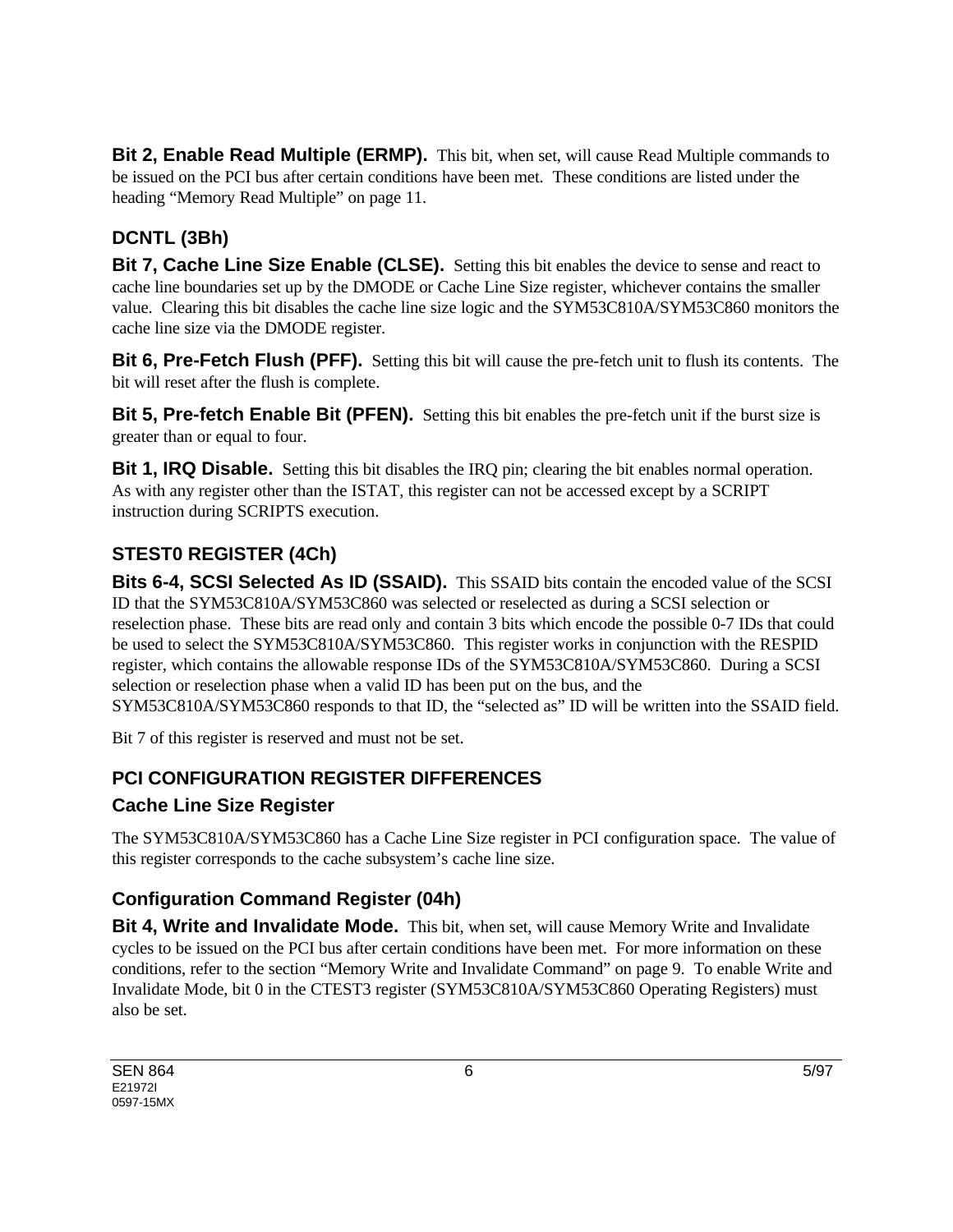### **PROGRAMMING DIFFERENCES**

### **Transparent Instruction Prefetch**

When enabled (by setting the Prefetch Enable bit in the DCNTL register), the prefetch logic in the SYM53C810A/SYM53C860 fetches 4 or 8 dwords of instructions. The prefetch logic automatically determines the maximum burst size that it can perform, based on the burst length as determined by the values in the DMODE register of the Cache Line Size register (if cache mode is enabled). If the unit cannot perform bursts of at least four dwords, it will disable itself.

The SYM53C810A/SYM53C860 may flush the contents of the prefetch unit under certain conditions, listed below, to ensure that the chip always operates from the most current version of the software. When one of these conditions apply, the contents of the prefetch unit are flushed automatically.

- 1. On every Memory Move instruction. The Memory Move (MMOV) instruction is often used to place modified code directly into memory. To make sure that the chip executes all recent modifications, the prefetch unit flushes its contents and loads the modified code every time a MMOV instruction is issued. To avoid inadvertently flushing the prefetch unit contents, use the new No Flush Memory to Memory Move instruction for all MMOV operations that do not modify code within the next 4 to 8 dwords.
- 2. On every write to the DSP.
- 3. On all Transfer Control instructions when the transfer conditions are met. This is necessary because the next instruction to be executed is not the sequential next instruction in the prefetch unit.
- 4. When the Pre-Fetch Flush bit (DCNTL bit 5) is set. The unit flushes whenever this bit is set. The bit is self-clearing.

## **No Flush Memory to Memory Move Instruction**

This new instruction performs a Memory Move (MMOV) without flushing the prefetch unit. The current Memory Move instruction automatically flushes the FIFO. NFMMOV should be used if the source and destination are not within four instructions of the current MMOV instruction.

## **No Flush Memory Move Instruction Syntax**

*MOVE MEMORY NOFLUSH count, source\_address, destination\_address*

Operands: *count* is a 24-bit expression which indicates the number of bytes to transfer

*source\_address* is the absolute 32-bit staring address of data in memory

*destination\_address* is the absolute 32-bit starting address of data in memory

Example: *MOVE MEMORY NOFLUSH 0x06, inquiry\_address, cmd\_address*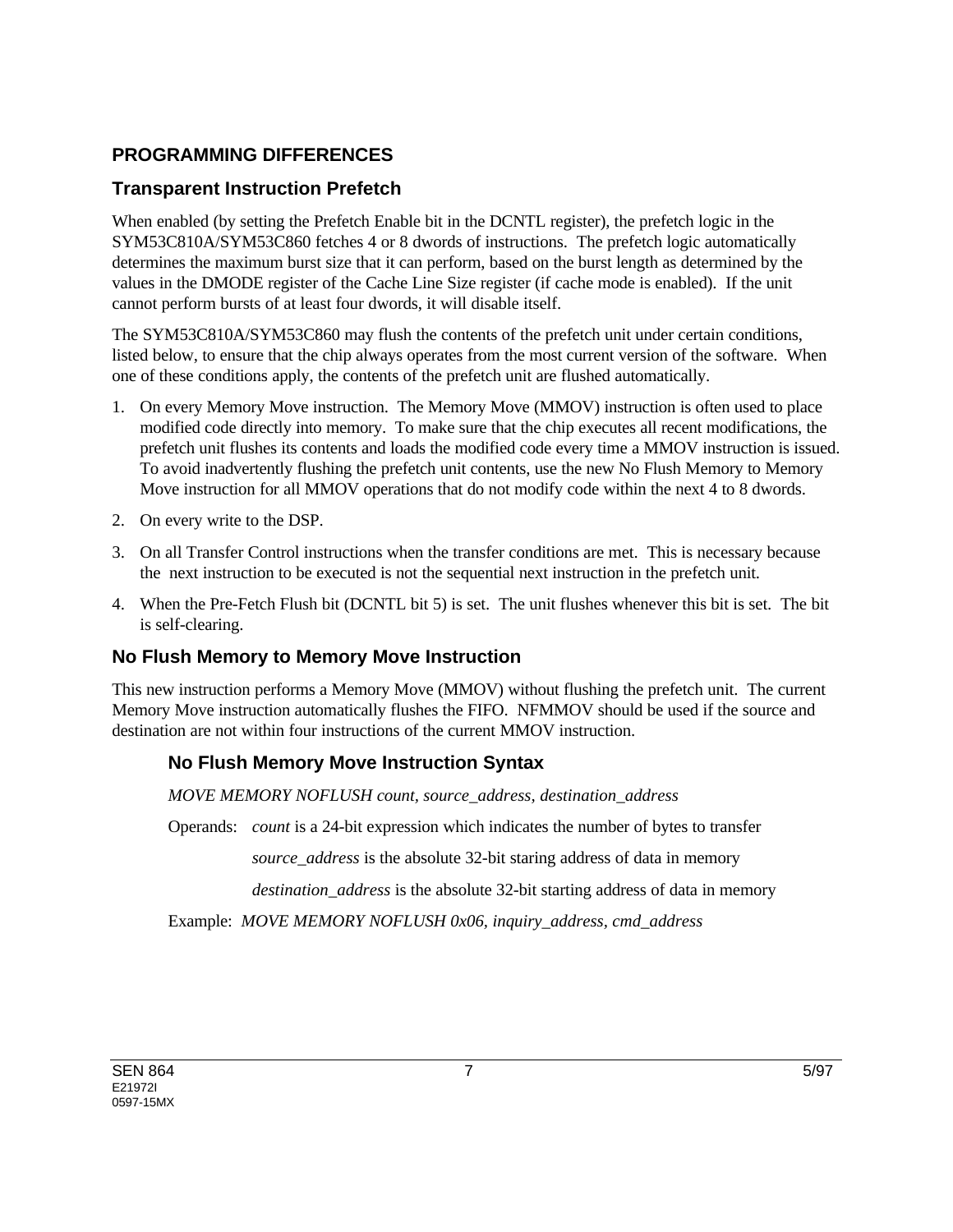### **Load and Store Instruction**

The Load and Store instruction provides a more efficient way to move data from/to memory to/from an internal register in the chip without using the normal memory move instruction.

The load and store instructions are represented by two-dword op codes. The first dword contains the DCMD and DCB register values. The second dword contains the DSPS value. This is either the actual memory location or where to load or store, or the offset from the DSA, depending on the value of Bit 28 (DSA Relative).

A maximum of 4 bytes may be moved with these instructions. The register address and memory address must have the same byte alignment, and the count set such that it does not cross dword boundaries. The memory address may not map back to the chip. If it does, a PCI illegal read/write cycle will occur, and the chip will issue an interrupt (Illegal Instruction Detected) immediately following.

| Bits A1, A0 | Number of bytes allowed to load/store |
|-------------|---------------------------------------|
| $($ $()()$  | One, two, three or four               |
| $_{01}$     | One, two, or three                    |
| 10          | One or two                            |
|             | One)                                  |

The SIOM and DIOM bits in the DMODE register determine whether the destination or source address of the instruction is in Memory space or I/O space. The Load/Store utilizes the PCI commands for I/O READ and I/O WRITE to access the I/O space.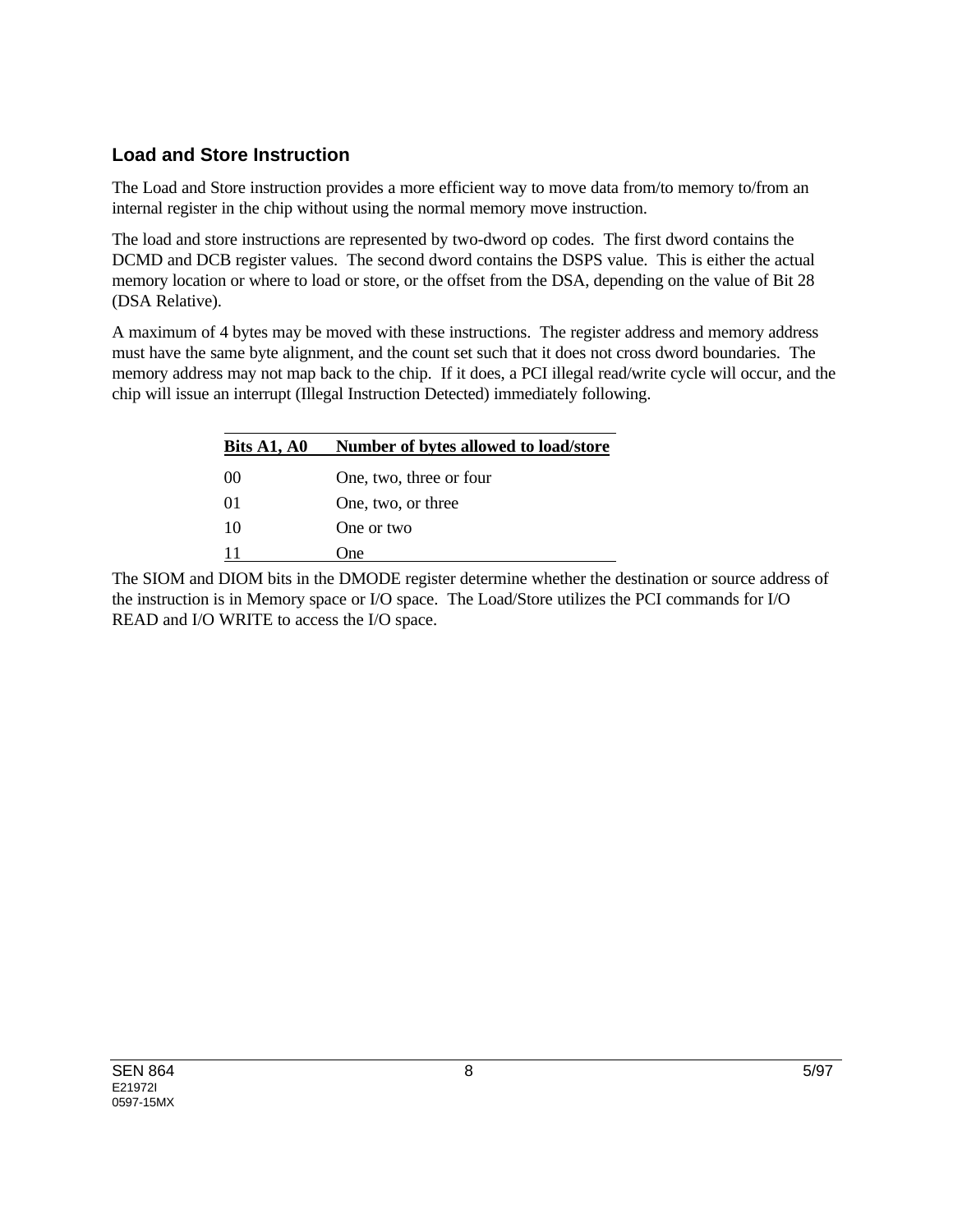

### **Bit Encoding of the Load and Store Instruction**

DSPS Register - Memory/ I/O Address/DSA Offset

|  |  |  |  |  |  |  |  |  |  |  |  |  |  |  | 31 30 29 28 27 26 25 24 23 22 21 20 19 18 17 16 15 14 13 12 11 10 9 8 7 6 5 4 3 2 1 0 |
|--|--|--|--|--|--|--|--|--|--|--|--|--|--|--|---------------------------------------------------------------------------------------|
|  |  |  |  |  |  |  |  |  |  |  |  |  |  |  | THE THE RESISTANCE OF THE RESISTANCE.                                                 |

#### **Figure 2. Load and Store Instruction**

#### **First Dword:**

**Bit 31-29, Instruction Type.** These bits should be 111, indicating the Load and Store instruction. **Bit 28, DSA Relative.** When this bit is clear, the value in the DSPS is the actual 32-bit memory address to perform load/store to/from. When this bit is set, the chip determines the memory address to perform the load/store to/from by adding the 24-bit signed offset value in the DSPS to the DSA.

#### **Bits 27-25, Reserved.**

**Bit 24, Load/Store.** When this bit is set, the instruction is a load. When cleared, it is a Store.

#### **Bit 23, Reserved.**

**Bits 22-16, Register Address.** A6-A0 select the register to load/store to/from within the SYM53C810A/SYM53C860.

#### **Bits 15-3, Reserved.**

**Bits 2-0, Byte Count.** This value is the number of bytes to load/store.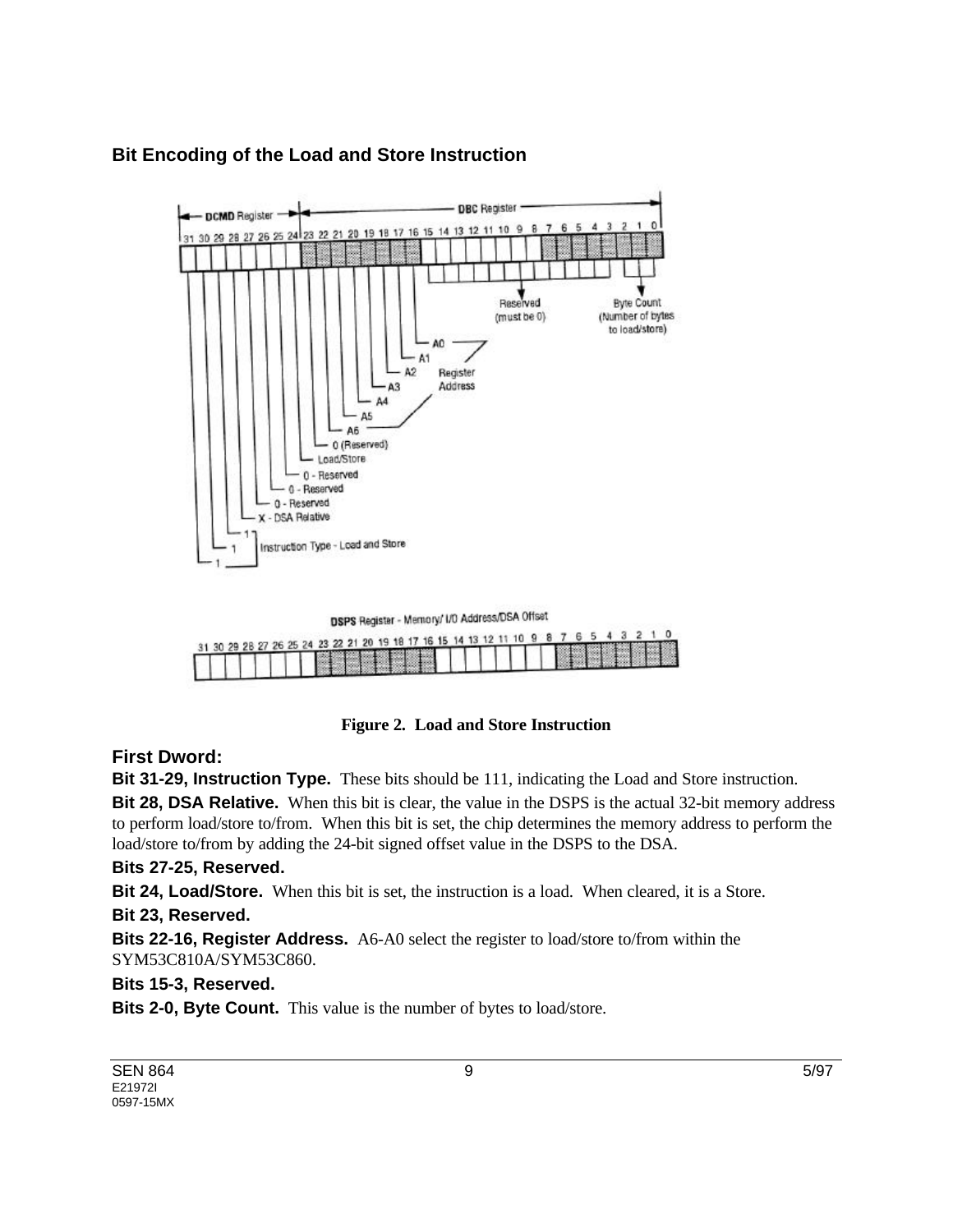#### **Second Dword:**

### **Bits 31-0, Memory/IO Address / DSA Offset.**

### **Load Instruction Syntax**

*LOAD [FROM] register, byte\_count, source\_address*

Operands: *FROM* indicates that the source address is an offset and should be added to the DSA register to obtain the physical address of the destination (DSA relative).

*register* is one of the registers in the SYM53C8XX register set.

*byte\_count* is the number of bytes (1-4) to be transferred from the source\_address.

*source\_address* is the physical address, or offset from the DSA to obtain the physical address, of the data to be loaded into the register.

Examples: *LOAD SCRATCHA0, 4, 0xFFFE56*

*LOAD FROM SCRATCHA3, 2, 0x02*

### **Store Instruction Syntax**

*STORE[FROM] register, byte\_count, destination\_address*

Operands: *FROM* indicates that the destination\_address is an offset and should be added to the DSA

register to obtain the physical address of the destination (DSA relative).

*register* is one of the registers in the SYM53C8XX register set.

*Byte\_count* is the number of bytes (1-4) to be transferred to the destination address.

*destination\_address* is the physical address, or offset from the DSA to obtain the physical address, of the destination.

Examples: *STORE SCRATCHA0, 4, 0xFFFE56*

*STORE FROM SCRATCHA3, 2, 0x02*

## **PCI CACHE MODE**

## **Enabling Cache Mode**

Cache mode is controlled by the Cache Line Size Enable (CLSE) bit, bit 7 in the DCNTL register. Setting this bit causes the SYM53C810A/SYM53C860 to align to cache line boundaries before allowing any bursting, except during MMOVs in which the read an write addresses are Burst Size boundary misaligned.

### **Selection of Cache Line Size**

The cache logic will select a cache line size based on the values for the burst size in the DMODE register and the PCI Cache Line Size register.

**Note**: The SYM53C810A/SYM53C860 will not automatically use the value in the PCI Cache Line Size register as the cache line size value. The chip scales the value of the Cache Line Size register down to the nearest binary burst size allowed by the chip (2, 4, 8, or 16), compares this value to the DMODE burst size, then selects the smallest as the value for the cache line size. The SYM53C810A/SYM53C860 will use this value for all burst data transfers.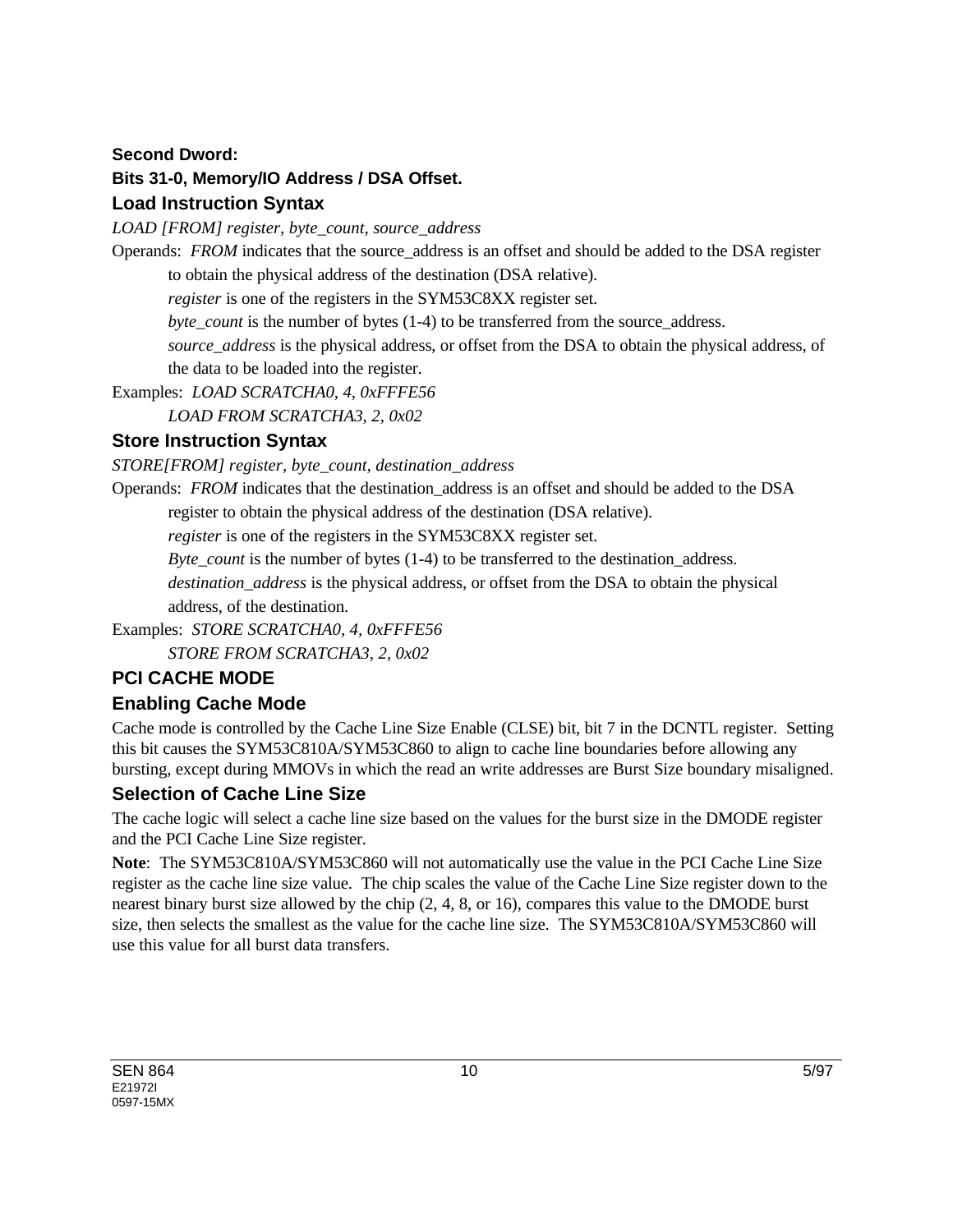## **Alignment**

The SYM53C810A/SYM53C860 uses the calculated burst size value to monitor the current address for alignment to the cache line size. When it is not aligned the chip disables bursting, allowing only single dword transfers until a cache line boundary is reached. When the chip is aligned, bursting is reenabled it will burst in increments specified by the Cache Line Size register as explained above. If the Cache Line Size register is not set (default  $= 00h$ ), the DMODE burst size is automatically used as the cache line size.

## **MMOV Misalignment**

The SYM53C810A/SYM53C860 will not operate in a cache alignment mode when a MMOV instruction is issued and the read and write addresses are different distances from the nearest cache line boundary. For example, if the read address is 0x21F and the write address is 0x42F, and the cache line size is eight (8), the addresses are byte aligned, but they are not the same distance from the nearest cache boundary. The read address is 1 byte from the cache boundary 0x220 and the write address is 17 bytes from the cache boundary 0x440. In this situation, the chip will not align to cache boundaries and will operate as a SYM53C810.

## **MEMORY WRITE AND INVALIDATE COMMAND**

The Write and Invalidate mode is enabled by setting bit 0 in the CTEST3 register and Bit 4 of the PCI Configuration Command Register. This will cause Write and Invalidate commands to be issued on the PCI bus when certain conditions have been met. These conditions are:

- 1. The CLSE and WRIE bits, and PCI Config Command register, bit 4 must be set.
- 2. The cache line size register must contain a legal burst size (2, 4, 8 or 16) value AND that value must be less than or equal to the DMODE burst size.
- 3. The chip must have enough bytes in the DMA FIFO to complete a full cache line burst.
- 4. The chip must be aligned to a cache line boundary.

When these conditions have been met, the SYM53C810A/SYM53C860 will issue a Write and Invalidate command instead of a Memory Write command during all PCI write cycles.

## **Multiple Cache Transfers**

When multiple cache lines of data have been read in during a MMOV instruction (See the description for the Read Multiple command), the SYM53C810A/SYM53C860 will issue a Write and Invalidate command using the burst size necessary to transfer all the data in one transfer. For example, if the cache line size is 4, and the chip read in 16 dwords of data using a Read Multiple command, the chip will switch the burst size to 16, and issue a Write and Invalidate to transfer all 16 dwords in one bus ownership.

### **Latency**

In accordance with the PCI specification, the chip's latency timer will be ignored when issuing a Write and Invalidate command such that when a latency time-out has occurred, the SYM53C810A/SYM53C860 will continue to transfer up until a cache line boundary. At that point, the chip will relinquish the bus, and finish the transfer at a later time using another bus ownership. If the chip is transferring multiple cache lines it will continue to transfer until the next cache boundary is reached.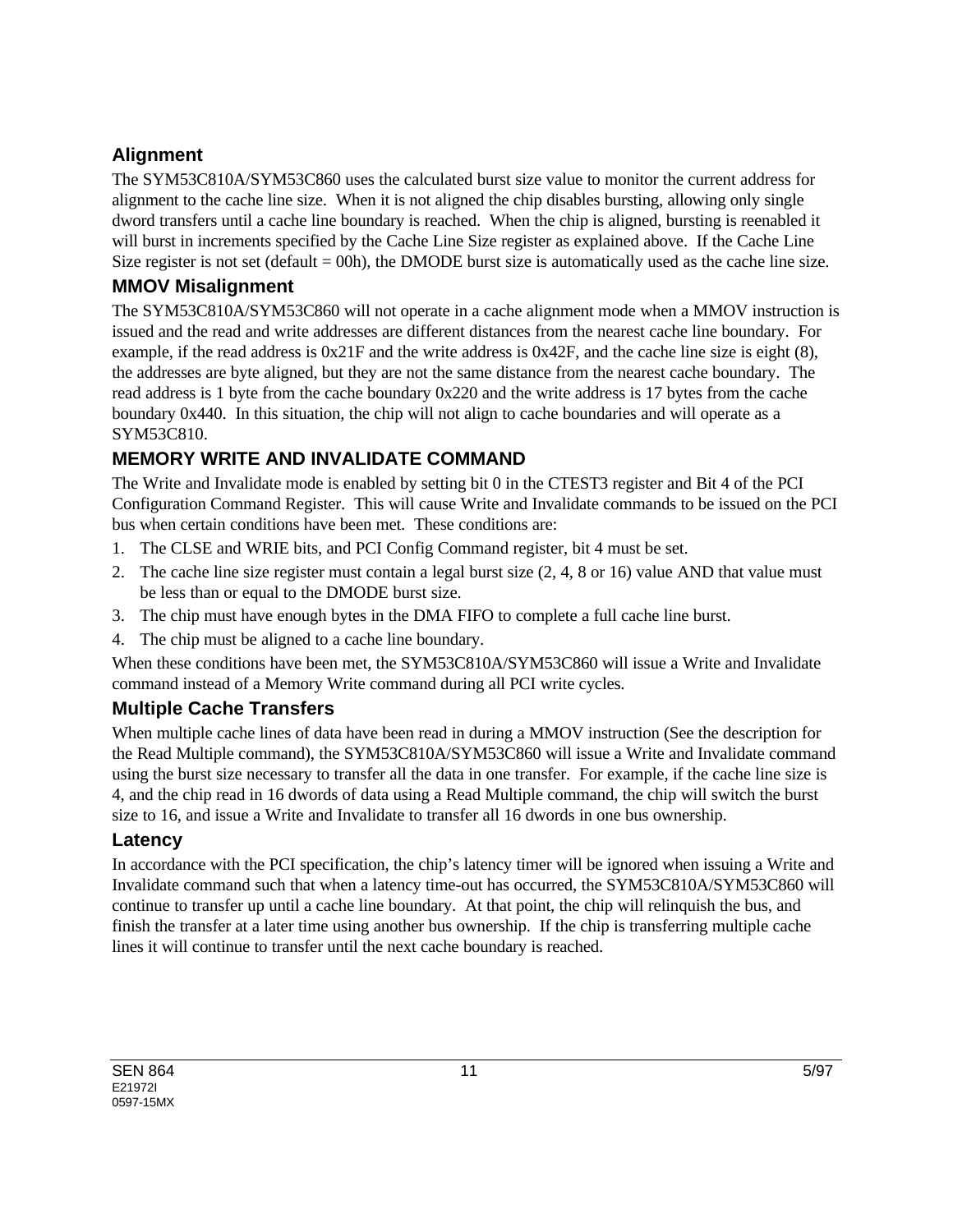## **PCI Target Retries**

During a Write and Invalidate transfer, if the target device issues a retry (STOP, TRDY), the SYM53C810A/SYM53C860 will relinquish the bus and immediately try to finish the transfer on another bus ownership. However, the chip will not issue another Write and Invalidate command, rather, it will issue a normal Memory Write. This is in accordance with the PCI specification.

### **MEMORY READ LINE**

The Read Line Mode function that exists in the previous SYM53C8XX chips has been modified in the SYM53C810A/SYM53C860 to reflect the PCI cache line size register specifications. The functionality of the Enable Read Line bit (bit 3 in DMODE) has been modified to more resemble the Write and Invalidate mode in terms of conditions that must be met before a Read Line command will be issued. However, the Read Line option will operate exactly like the previous SYM53C8XX chips when cache mode has been disabled by a CLSE bit reset or when certain conditions exist in the chip (explained below).

The Read Line mode is enabled by setting bit 3 in the DMODE register. If cache mode has been disabled, Read Line commands will be issued on every read data transfer, except op code fetches, as in previous SYM53C8XX chips.

If cache mode has been enabled, a Read Line command will be issued on all read cycles, except op code fetches, when the following conditions have been met:

- 1. The CLSE bit must be set (cache mode enabled).
- 2. The cache line size register must contain a legal burst size value (2, 4, 8 or 16) AND that value must be less than or equal to the DMODE burst size.
- 3. The amount of bytes to be transferred at the time a cache boundary has been reached must be equal to or greater than a full cache line size.
- 4. The chip must be aligned to a cache line boundary.

When these conditions have been met, the chip will issue a Read Line command instead of a Memory Read during all PCI read cycles. Otherwise, it will issue a normal Memory Read command.

## **MEMORY READ MULTIPLE**

The SYM53C810A/SYM53C860 supports PCI Read Multiple functionality and will issue Read Multiple commands on the PCI bus when the Read Multiple Mode is enabled. This mode is enabled by setting bit 2 of the DMODE register (ERMP). The command will be issued when certain conditions have been met. If cache mode has been enabled, a Read Multiple command will be issued on all read cycles, except op code fetches, when the following conditions have been met:

- 1. The CLSE and ERMP bits must be set (cache mode enabled).
- 2. The Cache Line Size register must contain a legal burst size value (2, 4, 8 or 16) AND that value must be less than or equal to the DMODE burst size.
- 3. The number of bytes to be transferred at the time a cache boundary has been reached must be equal to or greater than the DMODE burst size.
- 4. The chip must be aligned to a cache line boundary.

When these conditions have been met, the chip will issue a Read Multiple command instead of a Memory Read during all PCI read cycles.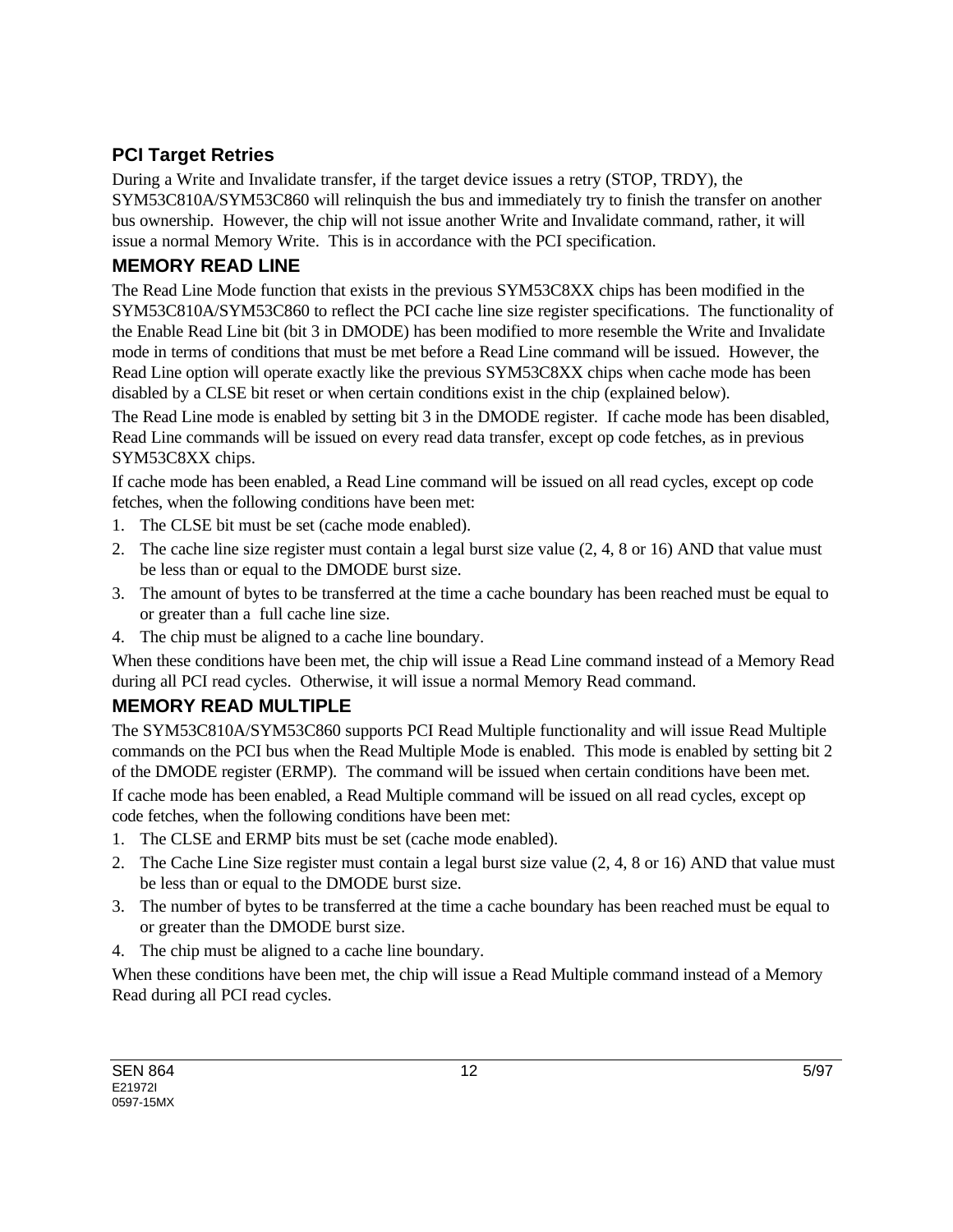## **Burst Size Selection**

The Read Multiple command reads in multiple cache lines of data in a single bus ownership. The number of cache lines to be read is determined by the DMODE burst size bits. In other words, the chip will switch its normal operating burst size to reflect the DMODE burst size settings for the Read Multiple command. For example, if the cache line size is 4, and the DMODE burst size is 16, the chip will switch the current burst size from 4 to 16, and issue a Read Multiple. After the transfer, the chip will then switch the burst size back to the normal operating burst size of 4.

## **Read Multiple with Read Line Enabled**

When both the Read Multiple and Read Line modes have been enabled, the Read Line command will not be issued if the above conditions are met. Instead, a Read Multiple command will be issued, even though the conditions for Read Line have been met.

If the Read Multiple mode is enabled and the Read Line mode has been disabled, Read Multiple commands will still be issued if the Read Multiple conditions are met.

## **MIGRATING EXISTING SOFTWARE TO SUPPORT FAST-20 TRANSFER RATES (SYM53C860 ONLY)**

Fast-20 is simply an extension of the current Fast SCSI-2 synchronous transfers. It allows synchronous transfer periods to be negotiated down as low as 50 ns, which is half the 100 ns period allowed by Fast SCSI-2. This will allow a maximum transfer rate of 20 MB/s on a standard 8-bit narrow SCSI bus or 40 MB/s on a 16-bit wide SCSI bus.

To achieve Fast-20 transfer rates, existing software programs must be updated to reflect changes in the following areas of the SYM53C860:

- 1. SCNTL3 Register CCF bits
- 2. SCNTL3 Register SCF bits
- 3. SXFER Register XFERP bits
- 4. Change Clock Input from 40 MHz to 80 MHz
- 5. Fast-20 Mode enable bit, SCNTL3 register

Since Fast-20 is just an extension of Fast SCSI-2 synchronous transfers, the SYM53C860 implements it by extending the way synchronous transfers are performed. The SYM53C860 determines synchronous timings with clock dividers that divide down a clock input (usually 40 MHz) to run the SCSI core at the negotiated synchronous transfer rate. For example, to transfer data at 10 MB/s or 10 mega-transfers per second, we need to divide the 40 MHz clock by 4 to run the SCSI core at 10 MHz. The SYM53C860 requires an 80 Mhz clock. From a software point of view, two changes were made in the SYM53C860 to support Fast-20. The first is a new clock divider option that enables the chip to support an 80MHz clock. The second change is the Fast-20 Enable bit, which was added in the SCNTL3 register.

## **Clock Divider Bits**

Two registers are used to divide down the clock. The first is the SCNTL3 register. The CCF bits in this register determine the SCSI core speed used for asynchronous transfers and any other timings (such as selection time-out). These bits are set based on the input clock frequency and do not change. The SCF bits are used to determine the timings for synchronous transfers and can be changed whenever the SYM53C860 connects to a different device on the SCSI bus.